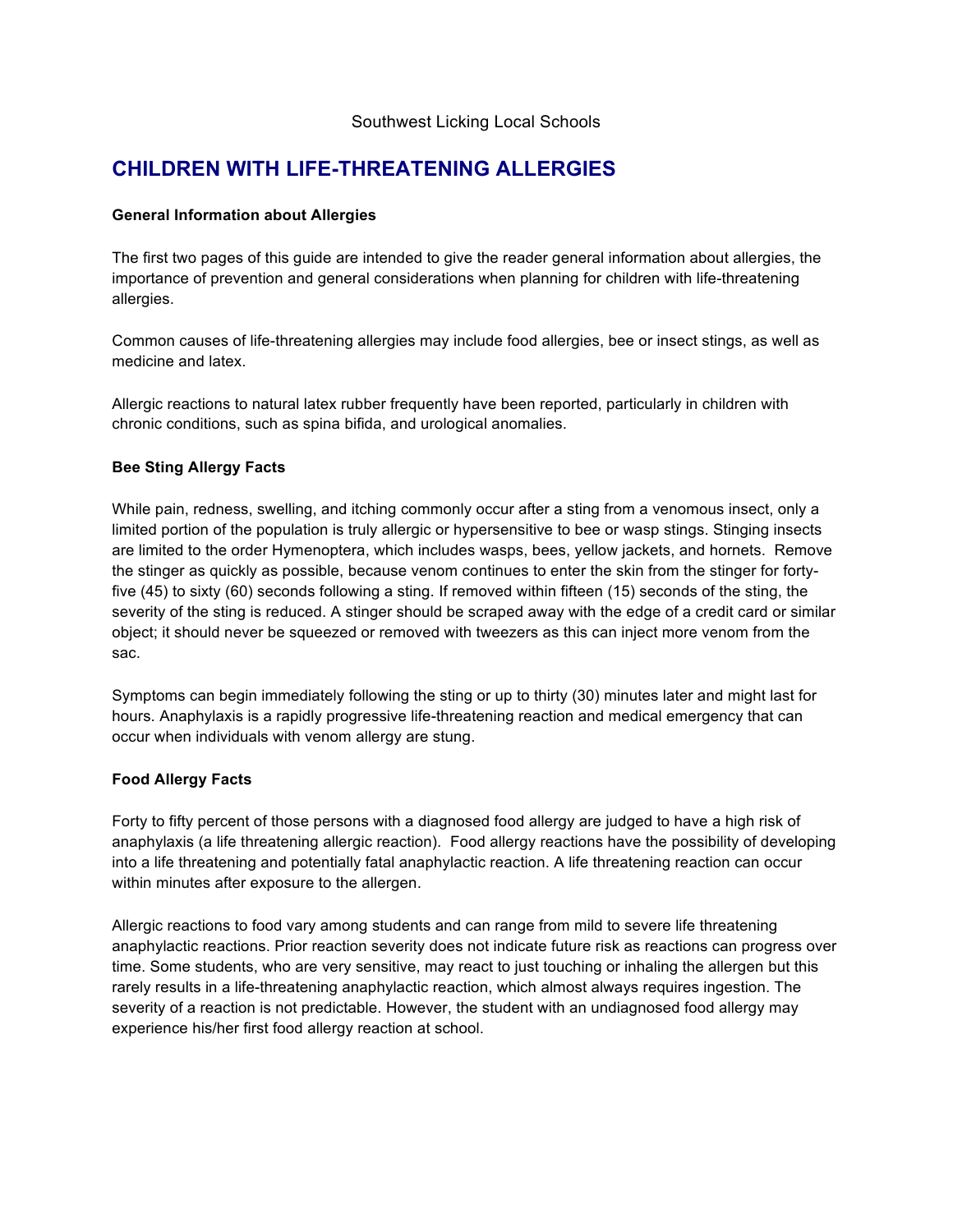Eight foods account for 90% of total food allergies

| Peanut | Tree nut  |
|--------|-----------|
| Milk   | Egg       |
| Soy    | Wheat     |
| Fish   | Shellfish |
|        |           |

Many students with food allergies who have experienced a life threatening (anaphylactic) reaction may be aware of their own mortality. The emotional, as well as the physical, needs of the child must be respected. Children with food allergies are at-risk for eating disorders or teasing or bullying.

## **Anaphylaxis**

Anaphylaxis is a potentially life threatening medical condition occurring in allergic individuals after exposure to their specific allergens. Anaphylaxis refers to a collection of symptoms affecting multiple systems in the body. The most dangerous symptoms include breathing difficulties and a drop in blood pressure or shock that are potentially fatal.

- A. Recognizing Signs of Anaphylaxis
	- Flushing and/or swelling of the face
	- Itching and/or swelling of the lips, tongue or mouth
	- Itching and/or sense of tightness in the throat or chest, hoarseness, difficulty breathing and/or swallowing
	- Hives, itchy rash and/or swelling about the face, body or extremities
	- Nausea, abdominal cramps, vomiting
	- Shortness of breath, repetitive coughing and/or wheezing
	- Faint, rapid pulse, low blood pressure
	- Light headedness, feeling faint, collapse
	- Distress, anxiety and a sense of dread
	- Tingling in hands, feet, lips or scalp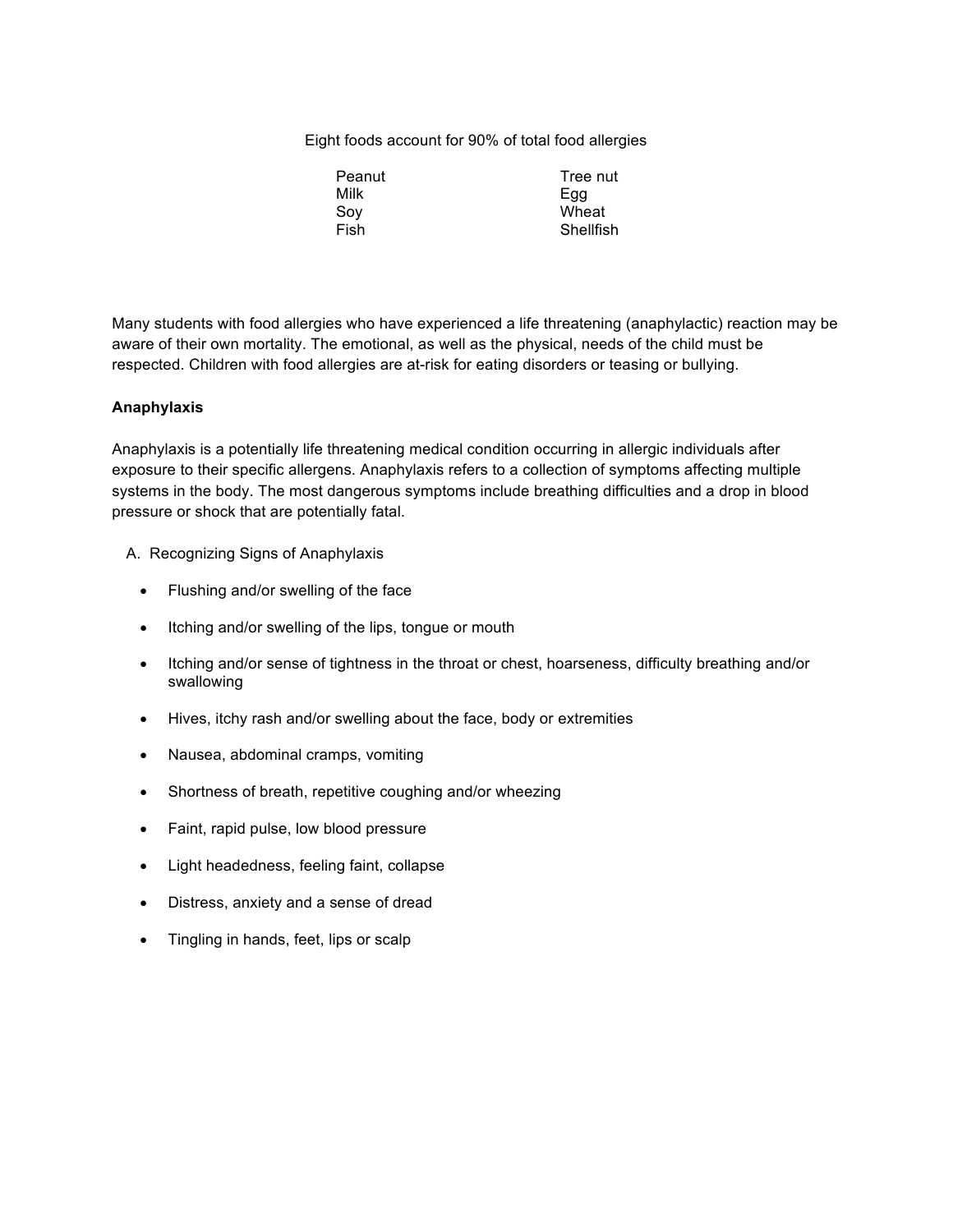B. How a Child Might Describe a Reaction (Food Allergy News, Vol. 13, No 2 ©The Food Allergy & Anaphylaxis Network)

- This food is too spicy
- My tongue is hot (or burning)
- It feels like something is poking my tongue
- My tongue (or mouth) is tingling (or burning)
- My tongue (or mouth) itches
- It (my tongue) feels like there is hair on it
- My mouth feels funny
- There's a frog in my throat
- There's something stuck in my throat
- My tongue feels full (or heavy)
- My lips feel tight
- It feels like there are bugs in there (to describe itchy ears)
- It (my throat) feels thick
- It feels like a bump is on the back of my tongue (throat)
- My throat hurts

Anaphylaxis typically occurs either immediately or up to 1-3 hours following allergen exposure. Anaphylaxis can be successfully treated with the administration of epinephrine, a prescribed medication that immediately counteracts the life threatening symptoms. Epinephrine is administered by an injection that is easily administered.

In about one third of anaphylactic reactions, the initial symptoms are followed by a late phase of symptoms two to four hours later. It is imperative that following the administration of epinephrine, the student be transported by emergency medical services to the nearest hospital department even if the symptoms appear to have been resolved. When in doubt, medical advice indicates that it is better to give the student's prescribed epinephrine and seek medical attention. Risk from administration of epinephrine at a dose available in prefilled auto-injectors is minimal and benefit is great; thus, when in doubt epinephrine should be administered.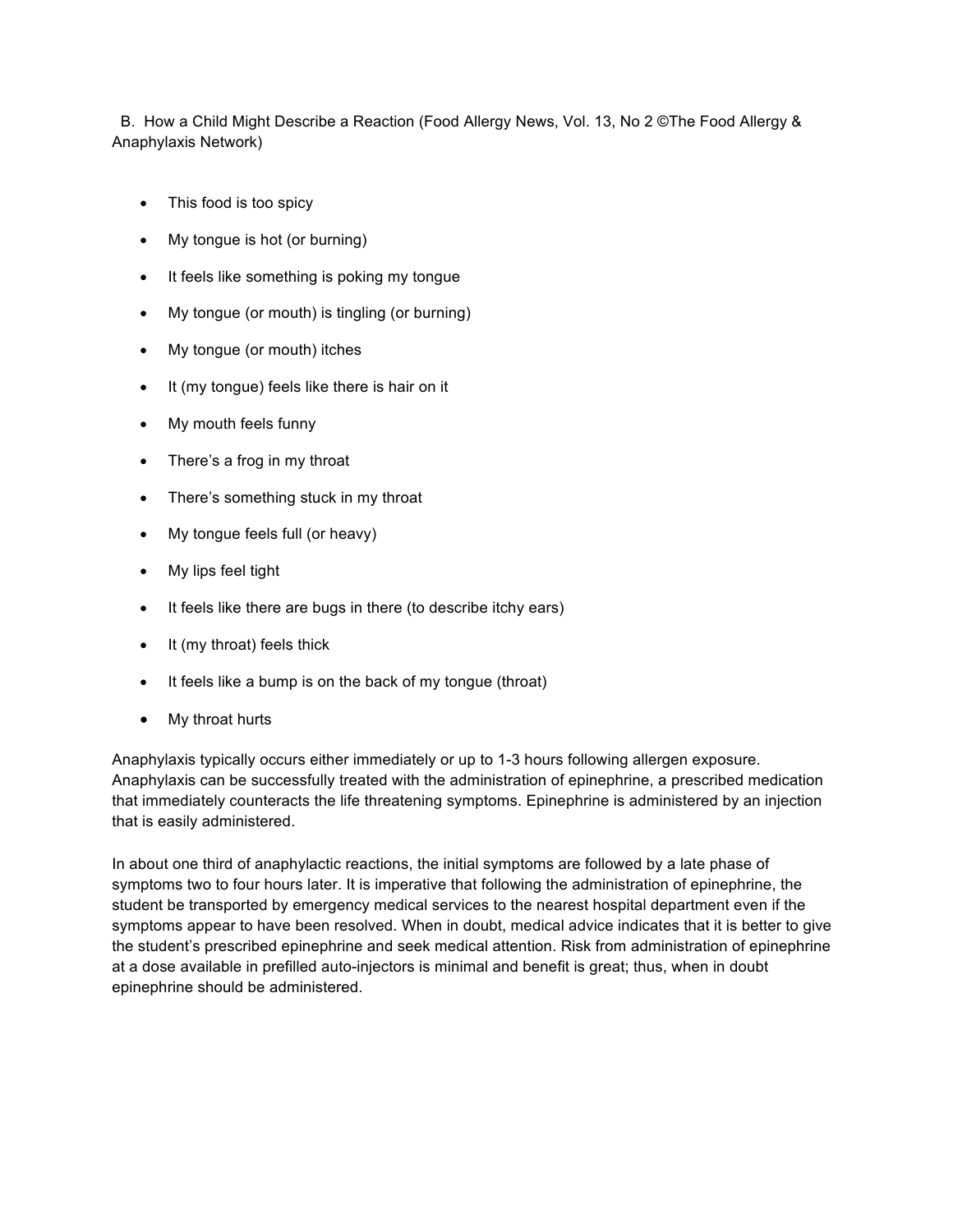## **Individual Health Care Plan**

An Individual Health Care Plan puts in writing what the school can do to accommodate the individual needs of a child with a life threatening allergy. Prior to initial entry into school (or immediately after the diagnosis of a life threatening allergic condition), the parent/guardian should meet with the building nurse and others as determined by the district to develop an Individualized Health Care Plan. This plan details the preventative steps a school will take to help protect a student with life threatening allergies.

The Individual Health Care Plan details specifically what steps staff must take in the event of an emergency.

Sections 504 procedures must be followed to identify and provide accommodations or services for students' eligible under Section 504. Any 504 plan should be reviewed annually.

#### **Importance of Prevention**

Protecting a student from exposure to offending allergens is the most important way to prevent life threatening anaphylaxis. Most anaphylactic reactions occur when a child is accidentally exposed to a substance to which s/he is allergic, such as foods, medicines, insects, and latex. Avoidance is the key to preventing a reaction.

School is a setting in which accidental ingestion of a food allergen can occur, due to such factors as the large number of students, potential increased exposure of the food allergic student to food allergens, as well as potential cross-contamination of tables, desks, and other surfaces. Other risk areas and activities for the student with food allergies include:

- A. The cafeteria
- B. Food sharing
- C. Hidden ingredients
- D. Craft, art and science projects
- E. Bus transportation
- F. Fundraisers
- G. Bake sales
- H. Parties and holiday celebrations
- I. Keyboards
- J. Field trips
- K. Before and after school hours school sponsored events (dances, after school clubs and sports)
- L. Substitute teaching staff being unaware of the allergic student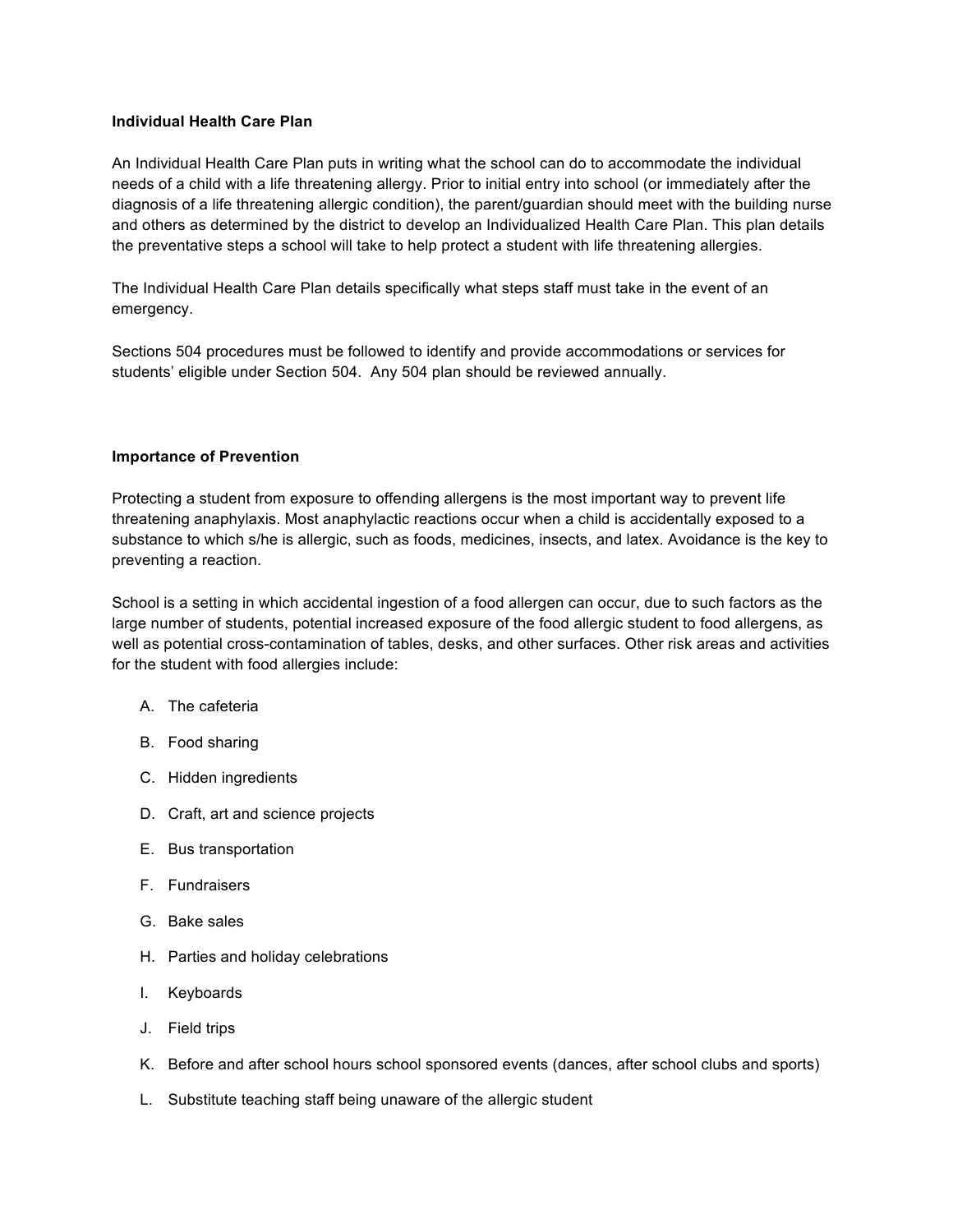Ingestion of the food allergen is the principal route of exposure; however, it is possible for a student to react to tactile (touch) exposure or, in rare cases, inhalation exposure. The amount of food needed to trigger a reaction depends on multiple variables but cross contamination with shared utensils or food preparation equipment may be enough exposure to cause a reaction. Each food allergic person's level of sensitivity may fluctuate over time. The symptoms of a food allergy reaction are specific to each individual. S/He should be medically evaluated and information provided to the school district regarding the individual student from the medical provider.

As required for an individual student, district procedures shall be in place at school to address allergy issues in the following risk areas: classrooms and physical education, food service/cafeteria, for art, science, and mathematics, projects, crafts, outdoor activity areas, school buses, field trips, and before and after-school activities.

#### **GENERAL GUIDELINES**

This next section serves as a guide to outline the range of responsibilities staff can have concerning a child with a life threatening allergy. Note that each child's team ultimately determines the responsibilities of individual staff members. This guide will help teams determine which accommodations are necessary for a given child.

Epinephrine by auto-injector should be readily accessible and reasonably secure at all times during school hours. It may be carried by the student if appropriate in compliance with Ohio Revised Code 3313.718. To promote rapid life-saving steps, emergency medication should be in a safe accessible and reasonably secure location that can be properly supervised by a school nurse or other authorized and trained staff members. Key staff members, such as the teacher, principal and cafeteria staff, should know where the auto-injector is stored even if they are not trained to administer it. All staff trained in use of epinephrine should know exactly where it is located. Identification of the place where the epinephrine is stored should be written in the student's health care plan. When epinephrine is administered, there shall be immediate notification of the local emergency response services system (911), followed by notification of the school nurse, principal and student's parents.

Ohio Revised Code 3313.718, 3313.713, and applicable district policies apply to epinephrine by autoinjector and all other prescription drugs.

The school system shall maintain a list of those school personnel authorized and trained to administer epinephrine by auto-injector.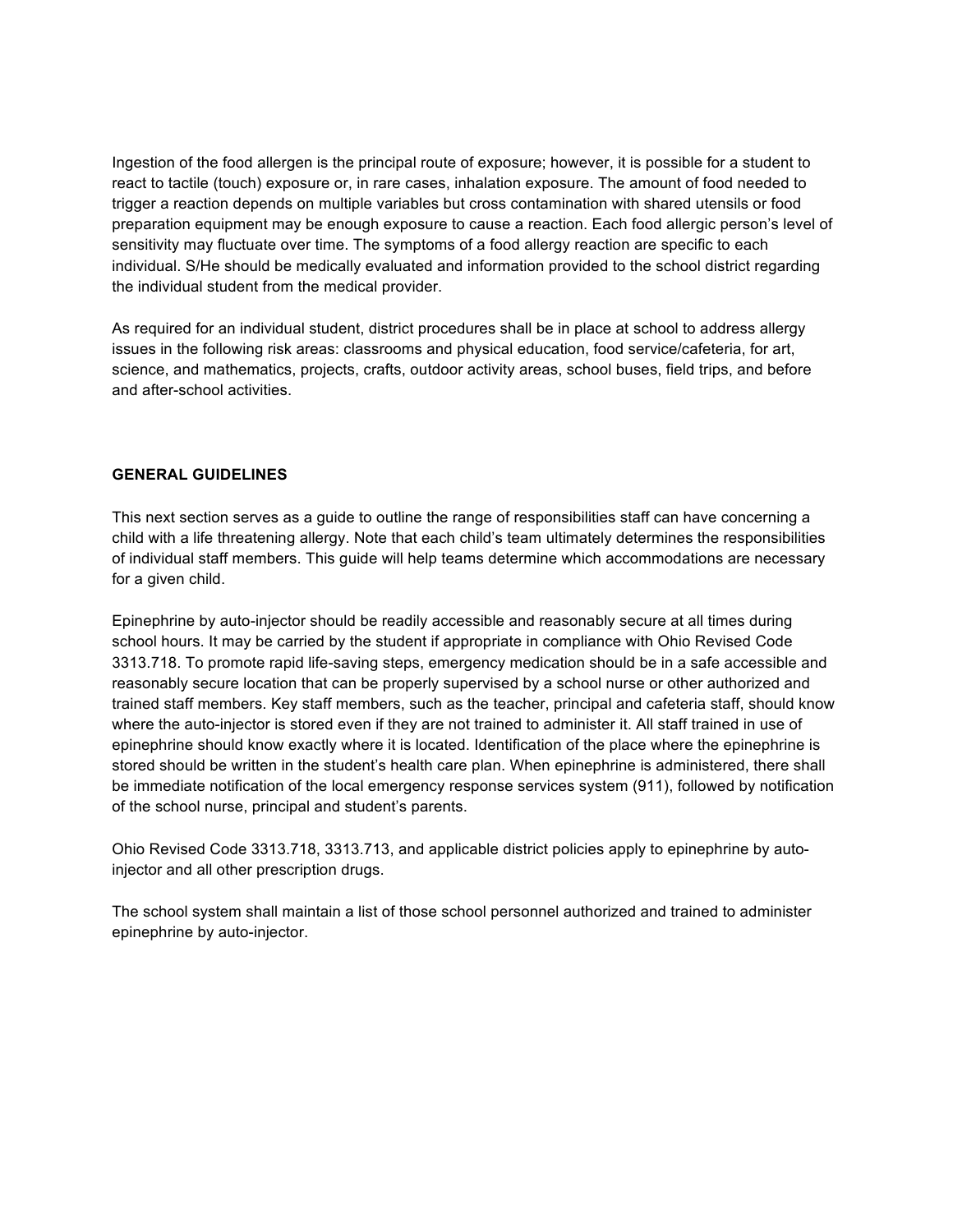# **Guidelines for Students with Life-Threatening Allergies**

The long-term goal is for the student with life threatening allergies to be independent in the prevention, care, and management of their allergies and reactions based on their developmental level. To this end students with life-threatening allergies are asked to follow these guidelines.

- A. It is important NOT to trade or share foods.
- B. Wash hands with soap and water before and after eating. Hand sanitizers are not a substitute for proper hand washing with soap and water and will not remove food allergens.
- C. Learn to recognize symptoms of an allergic reaction and notify an adult immediately if a reaction is suspected.
- D. Promptly inform an adult as soon as accidental exposure occurs or symptoms appear.
- E. Develop a relationship with the building nurse and at least one other trusted adult in the school to assist in identifying issues related to the management of the allergy in school.
- F. Do not eat anything with unknown ingredients or ingredients known to contain an allergen.
- G. Develop a habit of always reading ingredients before eating food.
- H. Don't provoke a known nest or hive for stinging insects.
- I. Never board the bus if you are experiencing any symptoms of an allergic reaction.
- J. If medically necessary, the student is responsible for carrying medication(s). If a Medic Alert bracelet is provided by the parent, the child is responsible for wearing the ID at all times.
- K. Advocate in situations that the student might perceive as compromising their health.

#### **Guidelines for Parents/Guardians**

Parents/guardians are asked to assist the school in the prevention, care and management of their child's allergies and reactions. Additionally, parents are encouraged to foster independence on the part of their child, based on her/his developmental level. To achieve this goal, parents are asked to follow these guidelines.

- A. Inform the building nurse in writing of your child's allergies prior to the opening of school (or immediately after a diagnosis) and request a meeting with the school nurse to develop an Individual Health Care Plan/ & Allergy Action Plan (and possible 504 Plan) be scheduled. Provide if appropriate:
	- Medication orders from the licensed provider included on a written allergy treatment plan with specifications for what treatment should be given according to symptoms that may occur during an allergic reaction. Ohio Revised Code 3313.718, 3313.713, and the school district's drug policy requirements must be followed.
	- Up-to-date epinephrine injector and other necessary medication(s)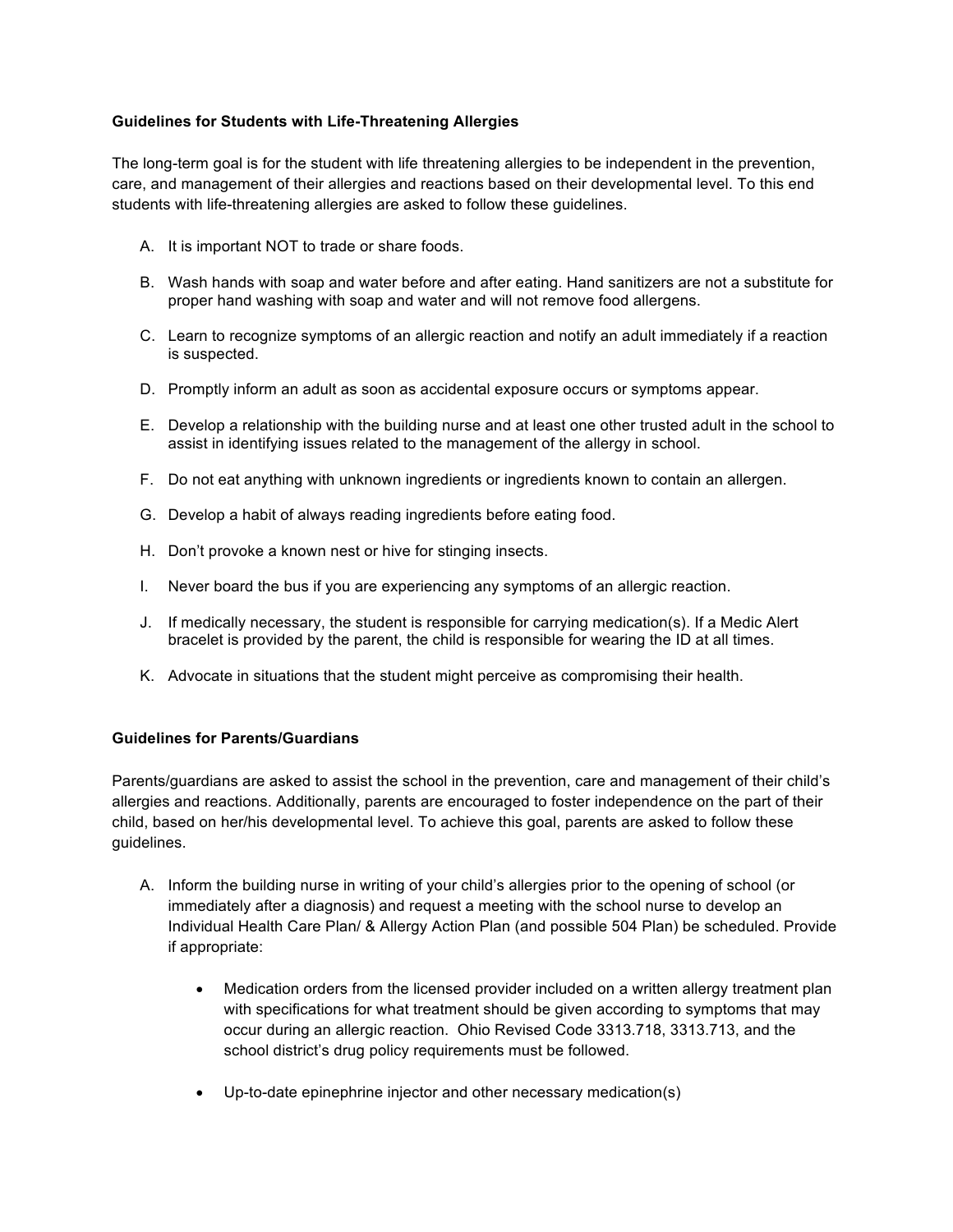- Annual updates on your child's allergy status including a description of student's past allergic reactions, including triggers and warning signs
- A current picture of your child, for the IHCP, for use in the school and bus
- If the child carries medication, periodically check for expiration dates and replace medication as needed
- Consider a Medic Alert bracelet for your child.
- B. Participate in developing an Individual Health Care Plan, which includes an Allergy Action Plan, with the building nurse.
- C. Notify supervisors of before and after school activities regarding your child's allergy and provide necessary medication.
- D. May introduce your child to the cafeteria staff to explain your child's allergy.
- E. The school will not exclude an allergic student from a field trip due to an allergy, unless medically necessary to do so.

# **Food at School**

- A. If needed, help provide input on an "allergy-free" eating area in the cafeteria.
- B. Provide safe classroom snacks for your own child.

It is important that children take increased responsibility for their allergies as they grow older and as they become developmentally ready. Consider teaching your child to:

- A. Understand the seriousness and recognize the first symptoms of an allergic/anaphylactic reaction and notify an adult immediately.
- B. Carry his/her own epinephrine injector when appropriate (or know where the epinephrine injector is kept), and be trained in how to administer her/his own epinephrine injector, when this is an ageappropriate task. Ohio Revised Code 3313.718, 3313.713, and the applicable school district policy requirements must be followed.
- C. Recognize safe and unsafe foods and do not share snacks, lunches, or drinks.
- D. Encourage the habit of reading ingredient labels before eating food.
- E. Understand the importance of hand washing before and after eating.
- F. Report teasing, bullying, and threats to an adult authority.
- G. Inform others of your allergy and specific needs.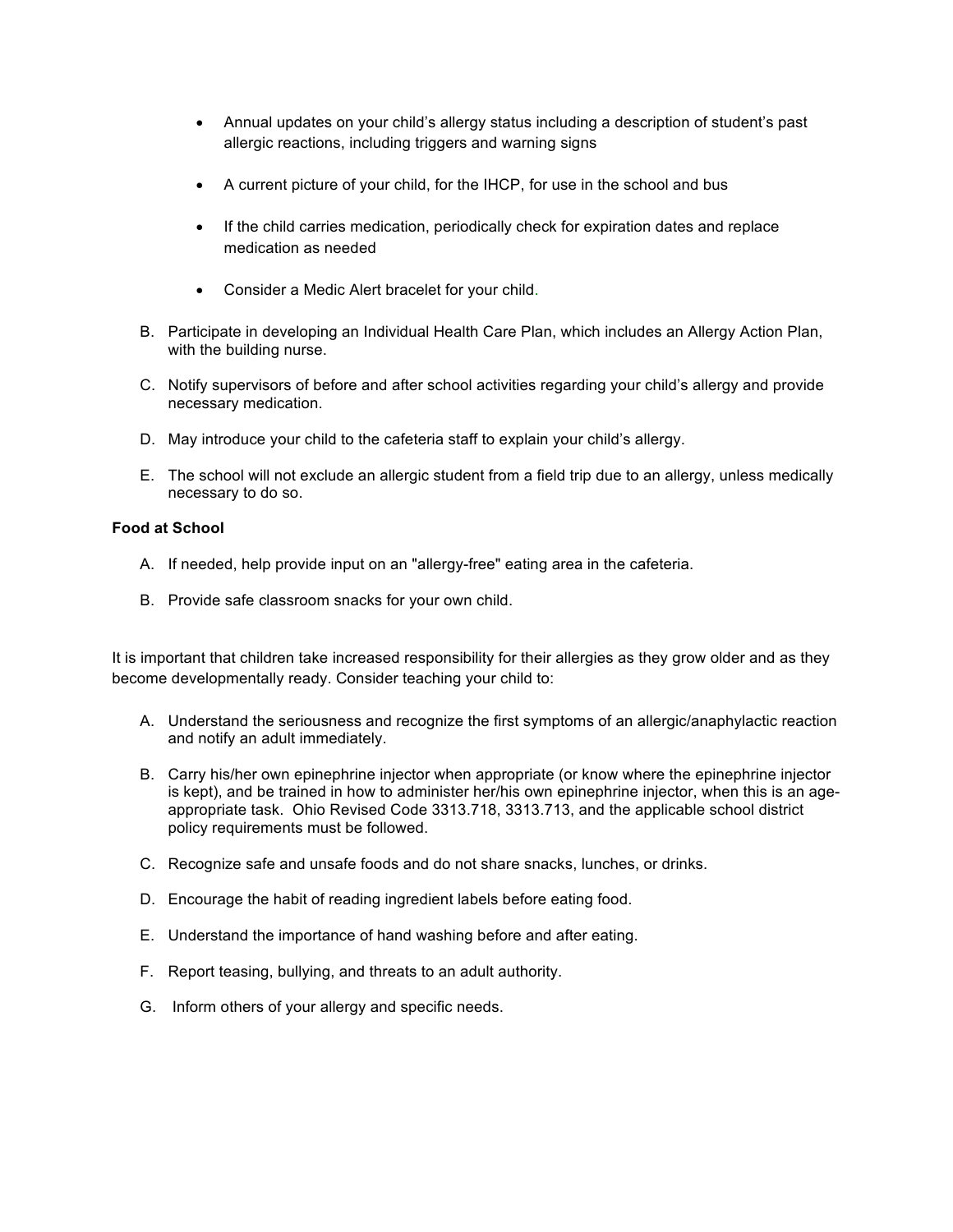## **Guidelines for School Administration**

As required by a student health care plan/504, a school team should be established to adequately prevent, recognize and respond to allergic reactions. Administrators are asked to assist the school team in the prevention, care and management of children with allergies and reactions, using the Individual Health Care Plan/504 plan.

- A. Offer training and education for staff regarding:
	- Food allergies, insect stings, medications, latex, etc.
	- How to read food labels.
	- How to recognize symptoms of anaphylaxis.
	- Emergency and Risk reduction procedures including having periodic anaphylaxis training. This training should be a practice in the procedures that would be carried out if there were an anaphylactic emergency. The training may include but is not limited to: who helps the student, who retrieves the epinephrine injector or administers it, who calls 911, and who direct the paramedics to the child.
	- How to administer an epinephrine injector for an emergency. Optimally, training will include hands on practice with an epinephrine training device(s).
	- Special training for food service personnel and lunch/recess monitors.
- B. If necessary, arrange for an allergy free table in the lunchroom and/or provide an allergen free lunch substitute.
- C. Have the custodian wash doorknobs, tables, desks, and other potentially contaminated surfaces when cleaning the classroom, as needed.
- D. Plan for student transitions each spring for the next school year.
- E. Educators are encouraged to foster independence on the part of children, based on her/his development level.

## **Administrator Guidelines for Substitute Teachers**

- A. Make sure a contingency plan is in place for substitute teachers, nurses, or food service personnel.
- B. Substitutes are responsible for reading the information in the Substitute Teacher folders.
- C. Substitutes will be provided a copy of the Individual Health Care Plan for any student assigned to them. Emergency procedures and contacts are provided in the folder. No snacks or food are permitted on the day there is a substitute in the classroom, if there are students with severe allergy needs in the classroom. Signs are posted in the classroom alerting visitors of Major Food Allergies.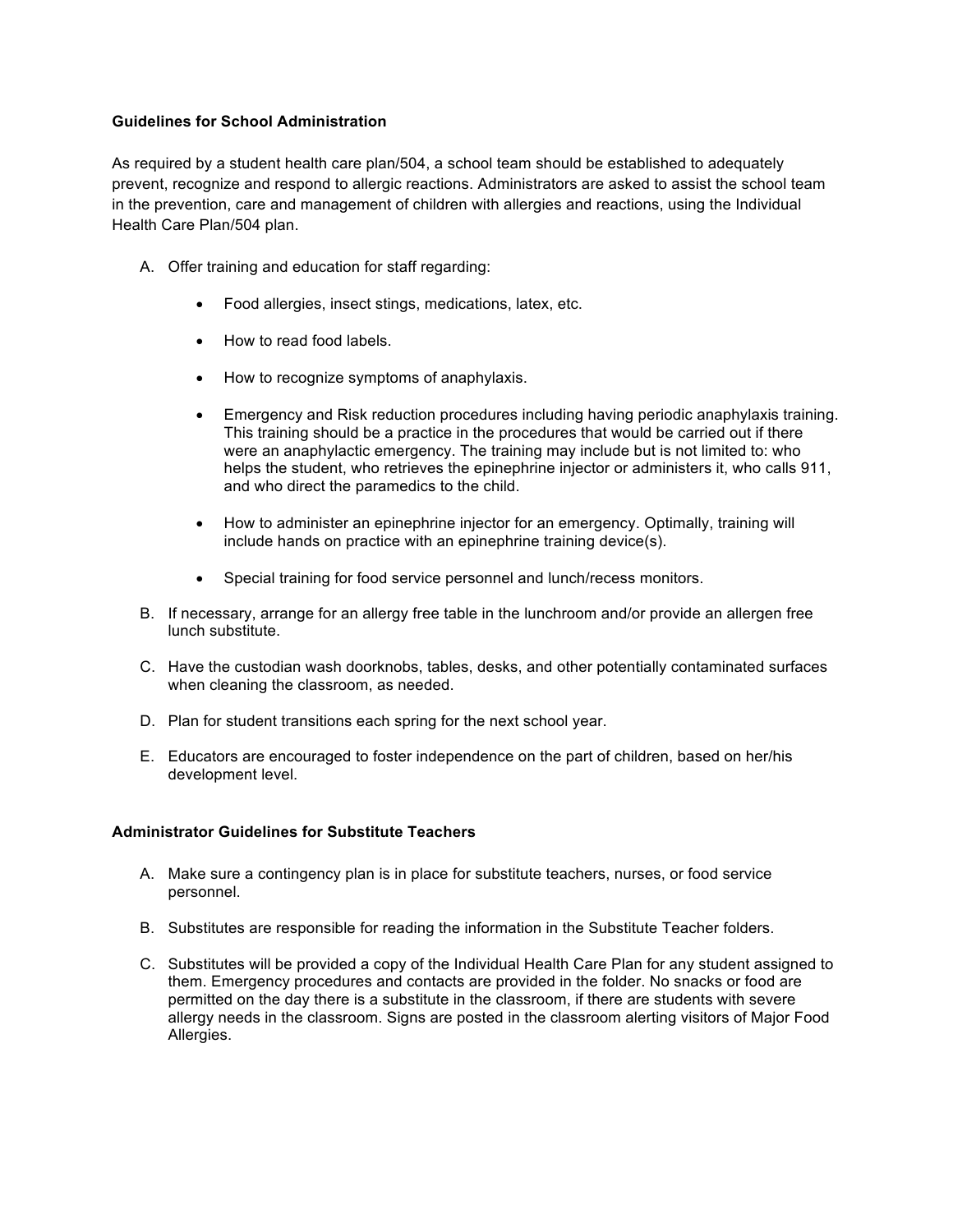### **Guidelines for the Building Nurse**

When it comes to the school care of children with life-threatening allergies, nurses may carry the largest responsibility. Nurses are asked to assist the school team in both preventative and emergency care of children with food allergies and reactions. Nurses are encouraged to foster independence on the part of children, based on her/his developmental level. To achieve this goal, nurses are asked to consider these guidelines when developing an Individual Health Care Plan for a student with a life-threatening allergy.

- A. Schedule a meeting including the classroom teaching team, and the student's parent/guardian and others as needed to develop the Individual Health Care Plan/504 for the student.
- B. Conduct and track attendance of in-service training for staff that works with the child on a yearly basis.
- C. In the clinic, post and label location of Allergy Action Plans and emergency medication e.g. EpiPen, AuviQ, Twinject or Adrenaclick.
- D. For Benadryl/antihistamines and epinephrine injectors stored in the health office, periodically check medications for expiration dates. Contact parent/guardian for replacement as needed.
- E. Make sure there is a contingency plan in place in the case of the absence of a trained employee in the clinic.
- F. Nurses are your wellness expert available for educational consultation if requested.

## **Guidelines for the Classroom Teacher**

Since many Southwest Licking Local School buildings do not have school nurses on site, the teachers are ultimately the students' first line of defense. Teachers are asked to assist the school team in the preventative care and management of children with allergies and reactions. Educators are encouraged to foster independence on the part of children, based on their developmental level. To achieve this goal, teachers are asked to consider these guidelines as they work with their team to develop an Individual Health Care Plan/504 for a student with a life-threatening allergy.

- A. Prior to the start of school, teachers will receive the Individual Health Care Plan 504 of any student(s) in the classroom with life-threatening allergies.
- B. Participate, as needed, in any team meetings for the student with life-threatening allergies and inservice training.
- C. Keep accessible the student's Individual Health Care Plan with photo in classroom.
- D. In the event of an allergic reaction the Individual Health Care Plan should be activated. Be sure both student teacher and classroom aides are informed of the student's allergies and care management.
- E. Parents may request that the teacher notify parents in the class that there is a child in the class with a life-threatening food allergy.
- F. Reinforce school guidelines on bullying and teasing to avoid stigmatizing, or harassing students with food allergies.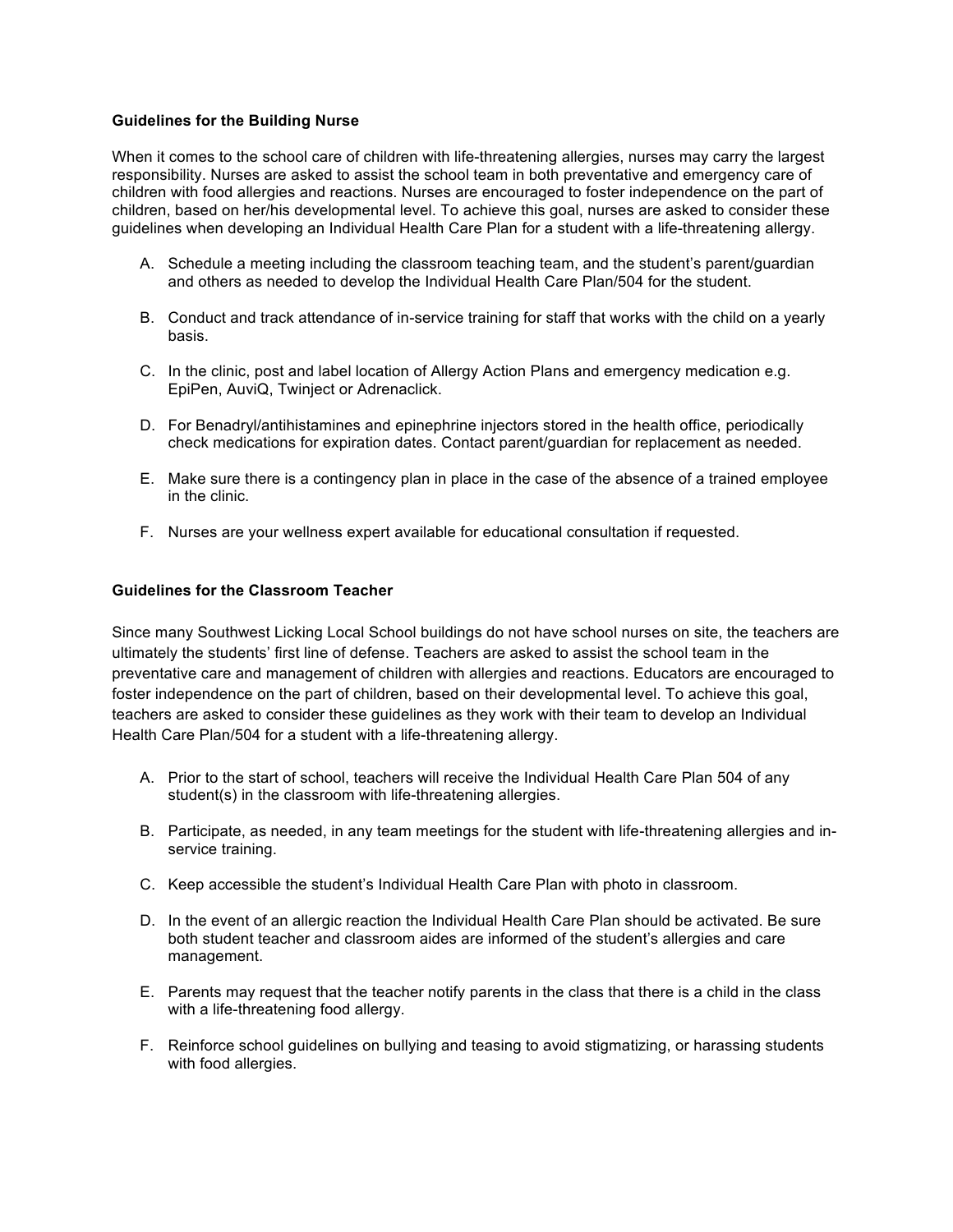- G. When possible inform parents of the allergic child in advance of any in class special events where an allergen may be present.
- H. Never question or hesitate to immediately initiate the Individual Health Care Plan if a student reports signs of an allergic reaction.
- I. Students with severe allergies should not be sent home on the bus if they report any symptoms of an allergic reaction, no matter how "minor".
- J. Have students wash hands if they come in contact with an allergen.
- K. Sharing or trading food in the classroom should be prohibited.
- L. Nurses are the wellness experts available for classroom education.

## **Snacks/Lunch Time**

- A. If contamination from foods is suspected, have the students clean the desks with a fresh paper towel and soap for every desk (to avoid cross-contamination).
- B. Encourage hand washing before and after eating. Hand sanitizers do not effectively remove food allergens.
- C. A parent or guardian of a student with food allergies is responsible for providing classroom snacks for his/her own child. These snacks should be kept in a separate snack box or chest.

#### **Classroom Activities**

- A. Consider the presence of allergenic foods in classroom activities (e.g., arts and crafts, science projects, and celebrations, or other projects). Modify class materials as needed.
- B. If a food event has been held in an allergic child's classroom(s), have the custodian wash the tables and chairs.
- C. Try not to isolate or exclude a child because of allergies (e.g. using candy as part of a math lesson).
- D. Encourage the use of stickers, pencils, or other non-food items as rewards instead of food.
- E. If an animal is invited to the classroom, special attention must be paid to other allergies children may have (e.g. dander) and to the animal's food (peanuts, soy milk).
- F. For birthday parties, encourage non-food treats.

#### **Field Trips**

A. Consider the student when planning a field trip due to a risk of allergen exposure. Field trips should be chosen carefully; no student should be excluded from a field trip due to risk of allergen exposure, unless medically necessary.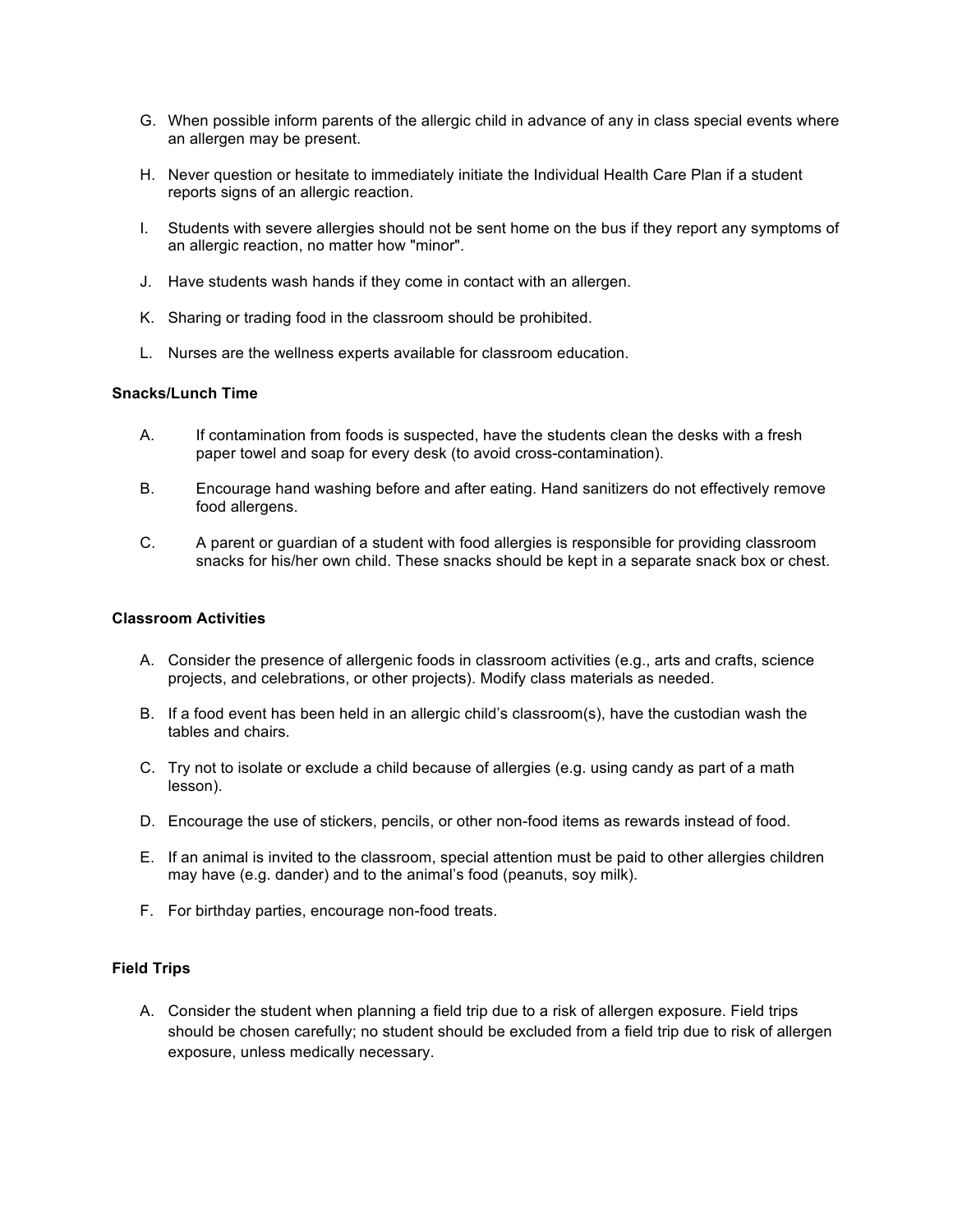- B. Collaborate with the building nurse prior to planning a field trip. Ensure Benadryl, epinephrine injector and Allergy Action Plan are taken on field trips with trained personnel.
- C. Consider eating situations on field trips and plan for prevention of exposure to the student's lifethreatening foods.
- D. Invite parents of student(s) at risk for anaphylaxis to accompany their child on school trips, in addition to the chaperone(s). However, the parent's presence at a field trip is not required.
- E. Notify parents if special meals are needed before the field trip.
- F. Keep allergic child's meal separate to avoid cross-contamination.
- G. Encourage hand washing before and after meals.
- H. A cell phone or other communication device must be available on the field trip for emergency calls.

#### **Guidelines for the Lunchroom**

If medically necessary through a 504 Plan, a cook will make available an allergy free lunch substitute. It is ultimately the responsibility of the parent to decide whether the child will buy the medically necessitated allergy-free lunch substitute or bring a lunch to school.

- A. If requested, meet with parent/guardian to discuss student's allergy.
- B. Provide sound food handling practices to avoid cross-contamination with potential food allergens.
- C. Follow cleaning and sanitation protocol to prevent cross-contamination.
- D. Create specific kitchen areas that will be allergen safe (e.g. allergen-free prep tables, fryers). If unable to accommodate this related to space, make sure the space is thoroughly sanitized between preparation and/or use barriers to allow for an allergen-free prep area.
- E. Make appropriate substitutions or modifications for meals served to students with food allergies when appropriate.
- F. Make available advanced copies of the menu to parents/guardian when requested.
- G. If requested, have safe meals for field trips if meals or food are part of the trip.
- H. When necessary, avoid the use of latex gloves by food service personnel. Order non-latex gloves instead.
- I. Read all food labels and re-check with each purchase for potential food allergens. (Manufacturers can change ingredients.)
- J. All food service staff should be trained on how to read product labels and recognize food allergens.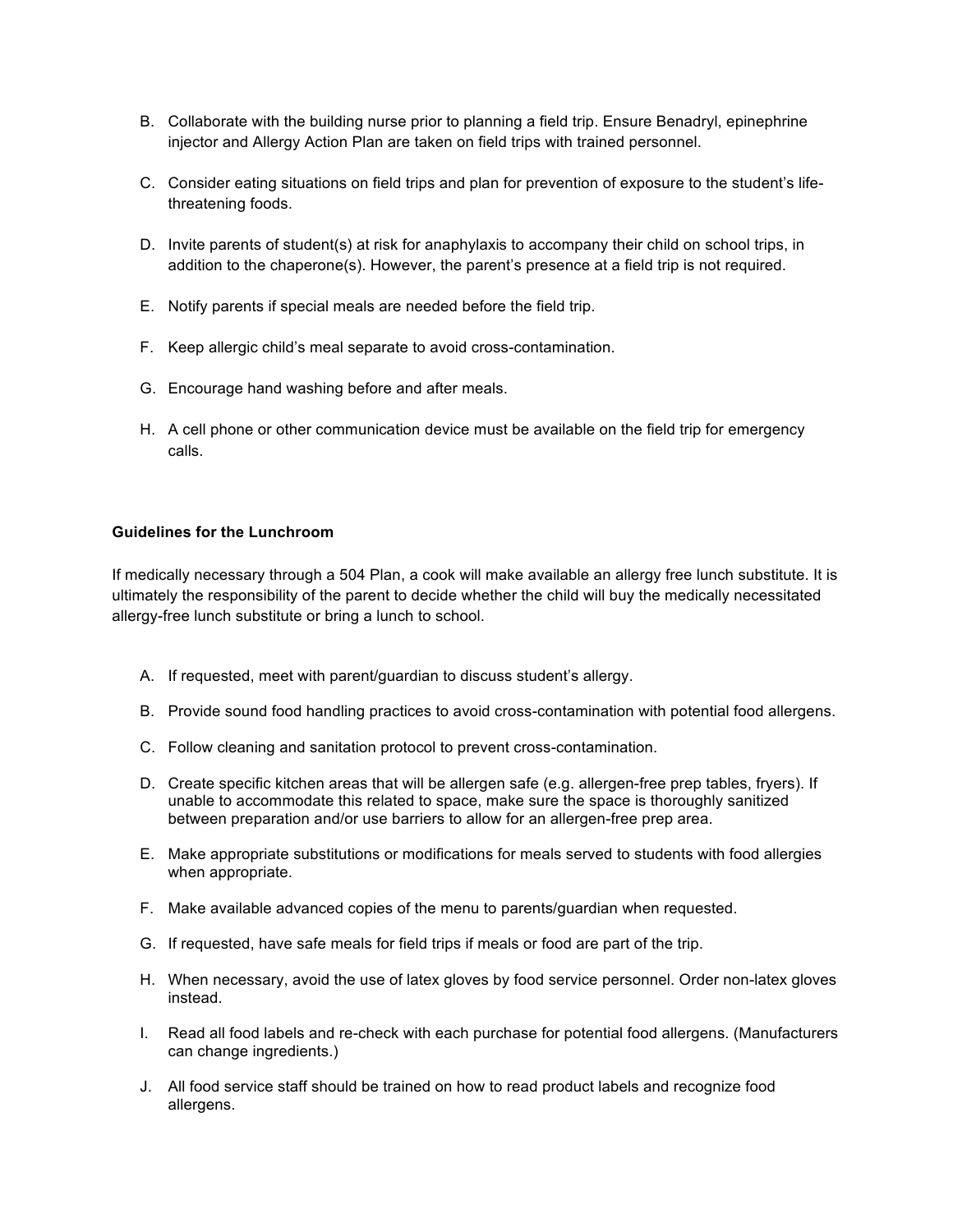- K. For non-English speaking staff provide a simple list of basic allergens (e.g. peanuts, milk, eggs) in their native language.
- L. Cross contamination of a food allergen poses a serious risk to a child with food allergies. Training all food service personnel about cross-contamination should be conducted regularly.
- M. Consider creating a peanut-free table (same practice applies for other allergies.)
- N. Train cafeteria monitors to observe the situation surrounding a child with allergies and intervene quickly to help prevent trading of food or bullying activities. All students eating lunch in the cafeteria should be encouraged to wash their hands before and after eating so that no traces of allergens will be left on their hands.
- O. After all meal service, all table and chairs should be thoroughly washed with soap and water. Use disposable wipes and dedicate water to avoid cross-contamination.
- P. Provide sound food handling practices to avoid cross-contamination with potential food allergens.
- Q. Have cooks trained on safe food handling procedures pertaining to food allergies (e.g. crosscontamination).
- R. Have cooks trained on proper cleaning and sanitation pertaining to food allergies.
- S. Provide information about reading product food labels and identifying food allergens.

# **Guidelines for Recess/Lunch Room Monitors**

Teachers and staff responsible for lunch and/or recess should be trained to recognize and respond to a severe allergic reaction or anaphylaxis.

- A. Take all complaints seriously from any student with a life-threatening allergy by immediately contacting the building nurse.
- B. Encourage hand washing for students after eating.
- C. Reinforce that only children with "safe lunches" eat at the allergy free table.
- D. Staff in the gym, playground and other sites used for recess should have a walkie-talkie, cell phone or similar communication device for emergency communication.

#### **Guidelines for Coaches and Supervisors of School Activities**

- A. Review the Individual Health Care Plan with the building nurse.
- B. After school activities sponsored by the school must be consistent with school policies and procedures regarding life-threatening allergies.
- C. Make certain that emergency communication device (e.g. walkie-talkie, intercom, cell phone, etc.) is always present.